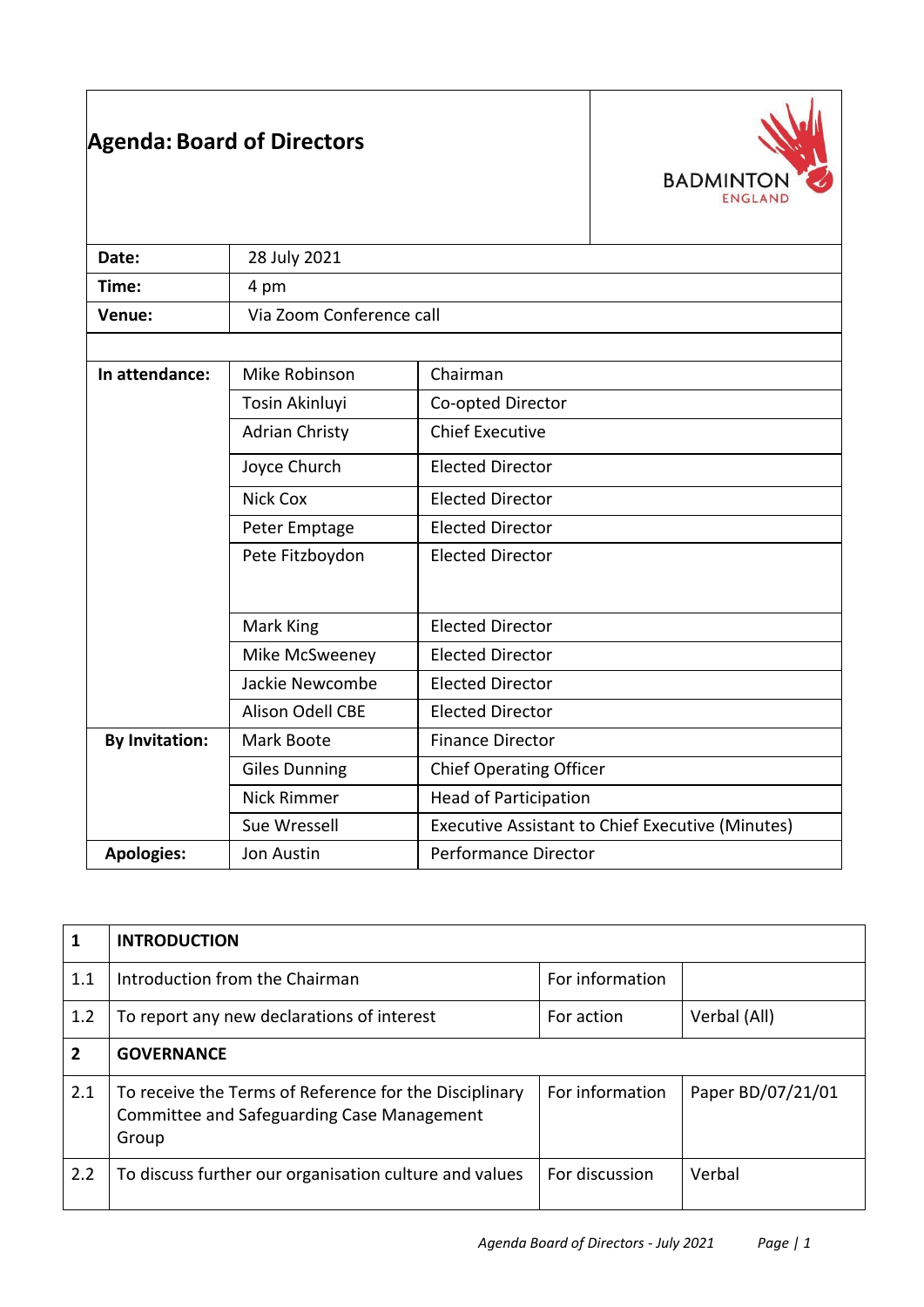| 2.3                     | To appoint the Senior Independent Director                                                                                                                                                           | For approval   | Verbal                                                   |  |
|-------------------------|------------------------------------------------------------------------------------------------------------------------------------------------------------------------------------------------------|----------------|----------------------------------------------------------|--|
| $\overline{\mathbf{3}}$ | <b>STRATEGY</b>                                                                                                                                                                                      |                |                                                          |  |
| 3.1                     | To receive the EDI progress report                                                                                                                                                                   | For discussion | BD/07/21/02                                              |  |
| 3.2                     | To receive the Strategy Review progress report                                                                                                                                                       | For discussion | BD/07/21/03                                              |  |
| 3.3                     | To receive an update on the Sport England Investment<br>process                                                                                                                                      | For discussion | BD/07/21/04 to<br>follow                                 |  |
| 3.4                     | To receive a proposal to host a BWF ParaBadminton<br>World Circuit Level 1 Tournament                                                                                                                | For approval   | BD/07/21/05                                              |  |
| 4                       | <b>MINUTES and ACTION POINTS</b>                                                                                                                                                                     |                |                                                          |  |
| 4.1                     | To approve the minutes of the Board of Directors'<br>meetings held on 26 May and 23 June 2021                                                                                                        | For approval   | Paper BD/07/21/01<br>Min and<br>Paper BD/07/21/02<br>Min |  |
| 4.2                     | To review actions Requiring Attention only contained<br>within the Action Items Register                                                                                                             | For discussion | Paper BD/05/21/AR                                        |  |
| 4.3                     | Matters Arising from the Board Meetings of 26 May<br>and 23 June 2021 not notified in advance of the<br>meeting and not included in the agenda<br>Update on insurance cover for safeguarding<br>case | For discussion | Verbal                                                   |  |
| 5                       | <b>AoB</b>                                                                                                                                                                                           |                |                                                          |  |
| 5.1                     |                                                                                                                                                                                                      |                |                                                          |  |

## **Meeting Planner**

## **2021**

| Board (4pm, unless stated) | <b>Board/CMT Strategy</b><br><b>Planning Sessions</b> | <b>General Meeting (1pm, unless</b><br>stated) |
|----------------------------|-------------------------------------------------------|------------------------------------------------|
|                            | Wednesday 28 July                                     |                                                |
| Wednesday 25 August (Q1)   |                                                       |                                                |
|                            | Wednesday 29 September                                |                                                |
|                            |                                                       | Thursday 28 October                            |
| Wednesday 24 November (Q2) |                                                       |                                                |